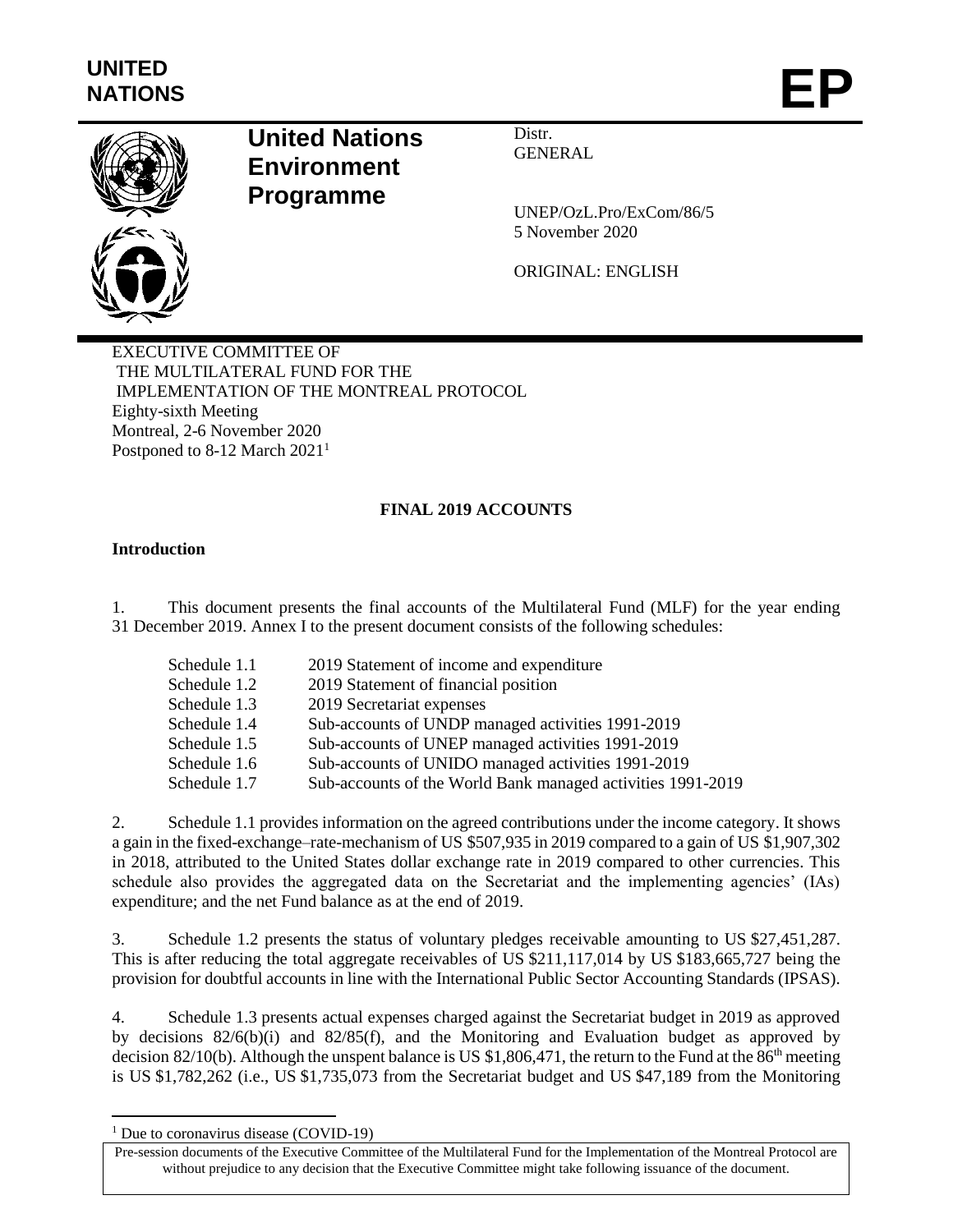and Evaluation budget); the balances of US \$24,209 consists of 2019 commitments under the Secretariat budget to be spent and recorded in 2020.

5. Schedules 1.4 to 1.7 contain the final accounts of the IAs submitted to the Treasurer by the end of September 2020. Since the IAs' final accounts were submitted after UNEP 2019 accounts were closed, only the provisional accounts submitted by the IAs in January 2020 were recorded in the UNEP final accounts. Table 1 provides the difference between IAs' provisional and final 2019 accounts on aggregate income and expenditure and shall be recorded in the 2020 accounts.

|  | Table 1. Differences between provisional and final 2019 accounts on aggregate income and            |  |  |  |  |  |
|--|-----------------------------------------------------------------------------------------------------|--|--|--|--|--|
|  | expenditure $(US \$ ) [For the number with difference, if original figure is OK, can an asterisk be |  |  |  |  |  |
|  | included to explain why it is different from the schedule                                           |  |  |  |  |  |

| <b>Agency</b>      | <b>Provisional</b> | Final         | <b>Difference</b>        |
|--------------------|--------------------|---------------|--------------------------|
| <b>Income</b>      |                    |               |                          |
| <b>UNDP</b>        | 951,119,410        | 952,422,161   | 1,302,751                |
| <b>UNEP</b>        | 363,443,997        | 363,443,997   |                          |
| <b>UNIDO</b>       | 955,892,312        | 955,892,312   | -                        |
| World Bank         | 1,295,721,928      | 1,295,721,928 | $\overline{\phantom{a}}$ |
| <b>Expenditure</b> |                    |               |                          |
| <b>UNDP</b>        | 879,741,391        | 880,148,749   | 407,358                  |
| <b>UNEP</b>        | 314,407,373        | 314,407,373   |                          |
| <b>UNIDO</b>       | 838,168,033        | 837,599,049   | (568, 984)               |
| World Bank         | 1,250,892,519      | 1,250,892,519 |                          |

#### **Report of the United Nations Board of Auditors (UNBoA) on the financial statements of the Fund for the year ended 31 December 2019**

5. The report of the UNBoA on the accounts of the Fund for the year ended 31 December 2019  $(A/75/5)/A\text{dd}$ .7<sup>2</sup> has been finalised and submitted to the UNEP Executive Director. The report included a section on the financial statements of the Fund. The UNEP audit report is unqualified and none of the audit observations pertain to the Multilateral Fund.

#### **Recommendation**

6. The Executive Committee may wish:

- (a) To note the final audited financial statements of the Multilateral Fund as at 31 December 2019 prepared in accordance with the International Public Sector Accounting Standards, contained in document UNEP/OzL.Pro/ExCom/86/5; and
- (b) To request the Treasurer to record in the 2020 accounts of the Multilateral Fund the differences between the implementing agencies' provisional 2019 financial statements and their final 2019 statements reflected in Table 1 of document UNEP/OzL.Pro/ExCom/86/5.

l

<sup>2</sup> https://undocs.org/en/A/75/5/Add.7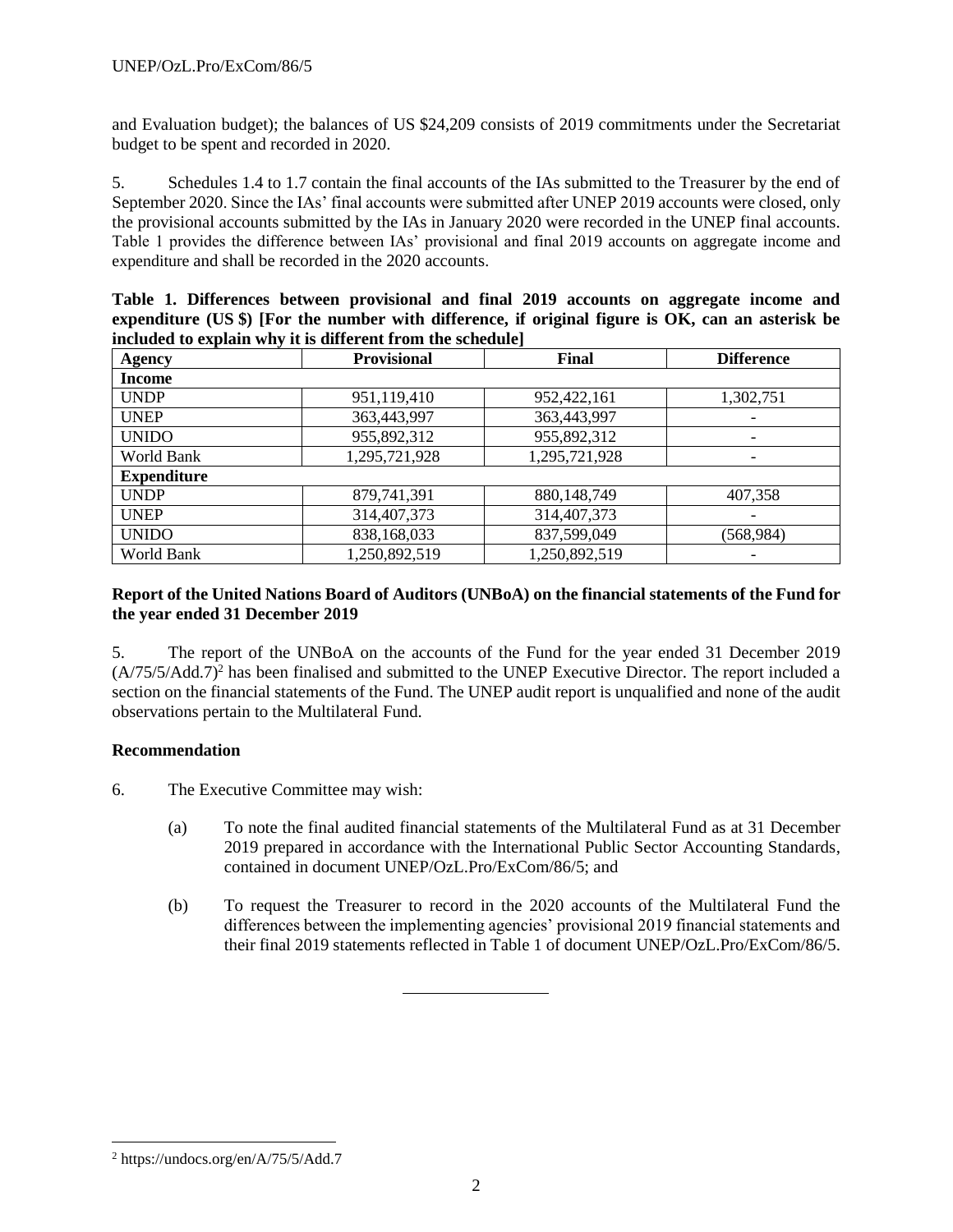| MULTILATERAL FUND FOR THE IMPLEMENTATION OF THE MONTREAL PROTOCOL | <b>SCHEDULE 1.1</b> |                  |              |  |  |  |  |  |  |
|-------------------------------------------------------------------|---------------------|------------------|--------------|--|--|--|--|--|--|
| 2019 STATEMENT OF INCOME AND EXPENDITURE <sup>(1)</sup>           |                     |                  |              |  |  |  |  |  |  |
| (Thousands of United States dollars)                              |                     |                  |              |  |  |  |  |  |  |
| <b>INCOME</b><br>1991-2019<br>2019<br>2018                        |                     |                  |              |  |  |  |  |  |  |
| Agreed contributions <sup>(2)</sup>                               | 164,330             | 168,288          | 3,871,187    |  |  |  |  |  |  |
| Interest income                                                   | 8,352               | 4,021            | 232,172      |  |  |  |  |  |  |
| Exchange $gain/(loss)^{(3)}$                                      | 508                 | 1,907            | (31, 362)    |  |  |  |  |  |  |
| Miscellaneous income                                              | $\boldsymbol{0}$    |                  | 32,766       |  |  |  |  |  |  |
| <b>TOTAL INCOME</b>                                               | 173,190             | 174,216          | 4,104,763    |  |  |  |  |  |  |
| <b>EXPENDITURE</b>                                                |                     |                  |              |  |  |  |  |  |  |
| UNEP Managed Activities <sup>(4)</sup>                            | 19,367              | 18,068           | 312,094      |  |  |  |  |  |  |
| UNDP Managed Activities <sup>(4)</sup>                            | 32,893              | 24,170           | 858,535      |  |  |  |  |  |  |
| UNIDO Managed Activities <sup>(4)</sup>                           | 27,682              | 44,899           | 894,049      |  |  |  |  |  |  |
| World Bank Managed Activities <sup>(4)</sup>                      | 13,151              | 11,194           | 1,251,002    |  |  |  |  |  |  |
| Secretariat                                                       | 5,988               | 6,010            | 134,681      |  |  |  |  |  |  |
| Increase on bad debt provision                                    | 2,154               | (2,152)          | 6,075        |  |  |  |  |  |  |
| Exchange loss on outstanding promissory notes                     | $\theta$            | $\overline{0}$   | 5,067        |  |  |  |  |  |  |
| <b>TOTAL EXPENDITURE</b>                                          | 101,235             | 102,189          | 3,461,503    |  |  |  |  |  |  |
| Excess of income over expenditure                                 | 71,955              | 72,027           | 643,260      |  |  |  |  |  |  |
| Prior period adjustments                                          | $\boldsymbol{0}$    | $\boldsymbol{0}$ | (142,713)    |  |  |  |  |  |  |
| Net excess of income over expenditure                             | 71,955              | 72,027           | 500,547      |  |  |  |  |  |  |
| Fund balance, beginning of period                                 | 428,591             | 356,564          | $\mathbf{0}$ |  |  |  |  |  |  |
| Fund balance, end of period                                       | 500,546             | 428,591          | 500,547      |  |  |  |  |  |  |

<sup>(4)</sup> In order to allow UNEP to comply with the requirement to issue the financial statements by 31 March of the following year, the Treasurer with the approval of the Executive Committee has adopted the practice of recording UNDP, UNIDO and World Bank unaudited expenditure submitted. There is however, an agreement that the implementing agencies will provide audited expenditures immediately they become available but not later 30 September of the following year.

(3) The Exchange loss/gain for 2019 is in respect of the realized FERM gain.

<sup>(2)</sup> Agreed contributions includes: US \$936,974 voluntary contribution (cost differential) from the Government of Canada; and US \$25,513,071 from 17 non-Article 5 countries for HFC activities.

(1) During the 2010-2011 financial period, the Fund changed its accounting policy to start recording a provision for doubtful accounts receivable amounting to 100 per cent of all outstanding receivable over four years old and other specific receivables considered uncollectible. Previously there was no provision for doubtful accounts being made. UNEP believes that this policy results in a more transparent treatment of uncollectible accounts.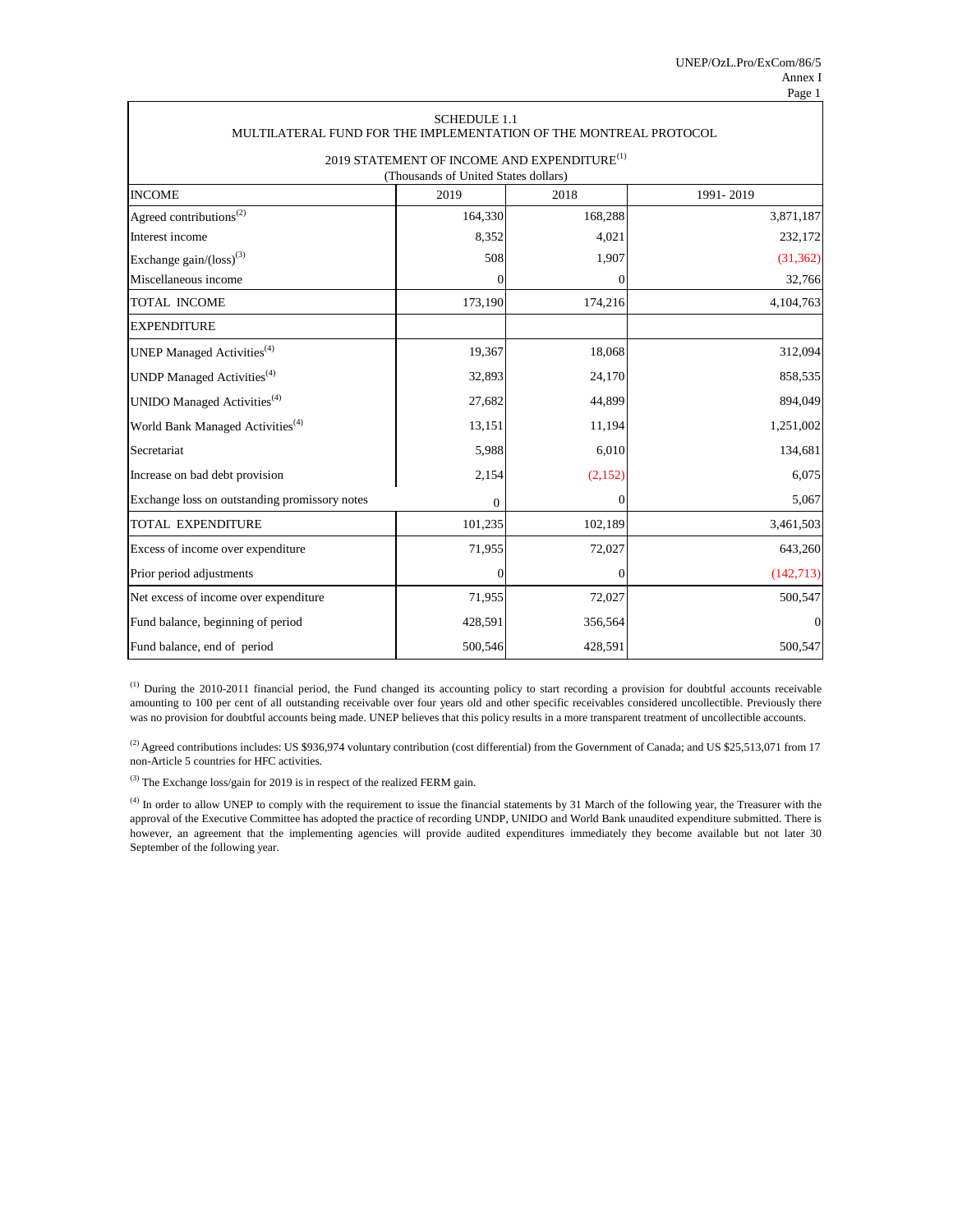## SCHEDULE 1.2

## MULTILATERAL FUND FOR THE IMPLEMENTATION OF THE MONTREAL PROTOCOL

## 2019 STATEMENT OF ASSETS AND LIABILITIES

(Thousands of United States dollars)

| <b>ASSETS</b>                                                                                                                                                                                          | 2019    | 2018             |
|--------------------------------------------------------------------------------------------------------------------------------------------------------------------------------------------------------|---------|------------------|
| <b>Current Assets</b>                                                                                                                                                                                  |         |                  |
| Cash and term deposits                                                                                                                                                                                 | 232,902 | 160,153          |
| Voluntary pledges receivable*                                                                                                                                                                          | 27,451  | 10,561           |
| Inter-fund balance receivable                                                                                                                                                                          |         |                  |
| Other accounts receivable                                                                                                                                                                              | 476     | 1,398            |
| Other assets - deferred charges                                                                                                                                                                        |         |                  |
| Promissory notes - short term                                                                                                                                                                          |         | $\boldsymbol{0}$ |
| Advance or prepayments                                                                                                                                                                                 | 20      | 33               |
| Operating funds provided to implementing agencies - current                                                                                                                                            | 97,328  | 111,260          |
| Other current assets                                                                                                                                                                                   |         |                  |
| <b>TOTAL CURRENT ASSETS</b>                                                                                                                                                                            | 358,177 | 283,405          |
| Non current Assets                                                                                                                                                                                     |         |                  |
| Investments                                                                                                                                                                                            | 49,040  | 11,109           |
| Promissory notes - long term                                                                                                                                                                           |         |                  |
| Operating funds provided to implementing agencies - non current                                                                                                                                        | 138,749 | 163,203          |
| Property, plant and equipment                                                                                                                                                                          | 30      | 30               |
| TOTAL NON CURRENT ASSETS                                                                                                                                                                               | 187,819 | 174,342          |
| <b>TOTAL ASSETS</b>                                                                                                                                                                                    | 545,996 | 457,747          |
| <b>LIABILITIES</b>                                                                                                                                                                                     |         |                  |
| Accounts payable and accrued payables                                                                                                                                                                  | 5,776   | 243              |
| Advance receipts                                                                                                                                                                                       | 39,619  | 28,852           |
| Employee benefits                                                                                                                                                                                      | 55      | 58               |
| <b>TOTAL LIABILITIES</b>                                                                                                                                                                               | 45,450  | 29,153           |
| <b>RESERVES AND FUND BALANCES</b>                                                                                                                                                                      |         |                  |
| Cumulative surplus                                                                                                                                                                                     |         |                  |
| TOTAL RESERVES AND FUND BALANCES                                                                                                                                                                       | 500,546 | 428,594          |
| TOTAL LIABILITIES, RESERVES AND FUND BALANCES<br>*The Voluntary contribution receivable shown is the gross receivable; US \$211,117,014 less the cumulative provision to doubtful account amounting US | 545,996 | 457,747          |

\$183,665,727.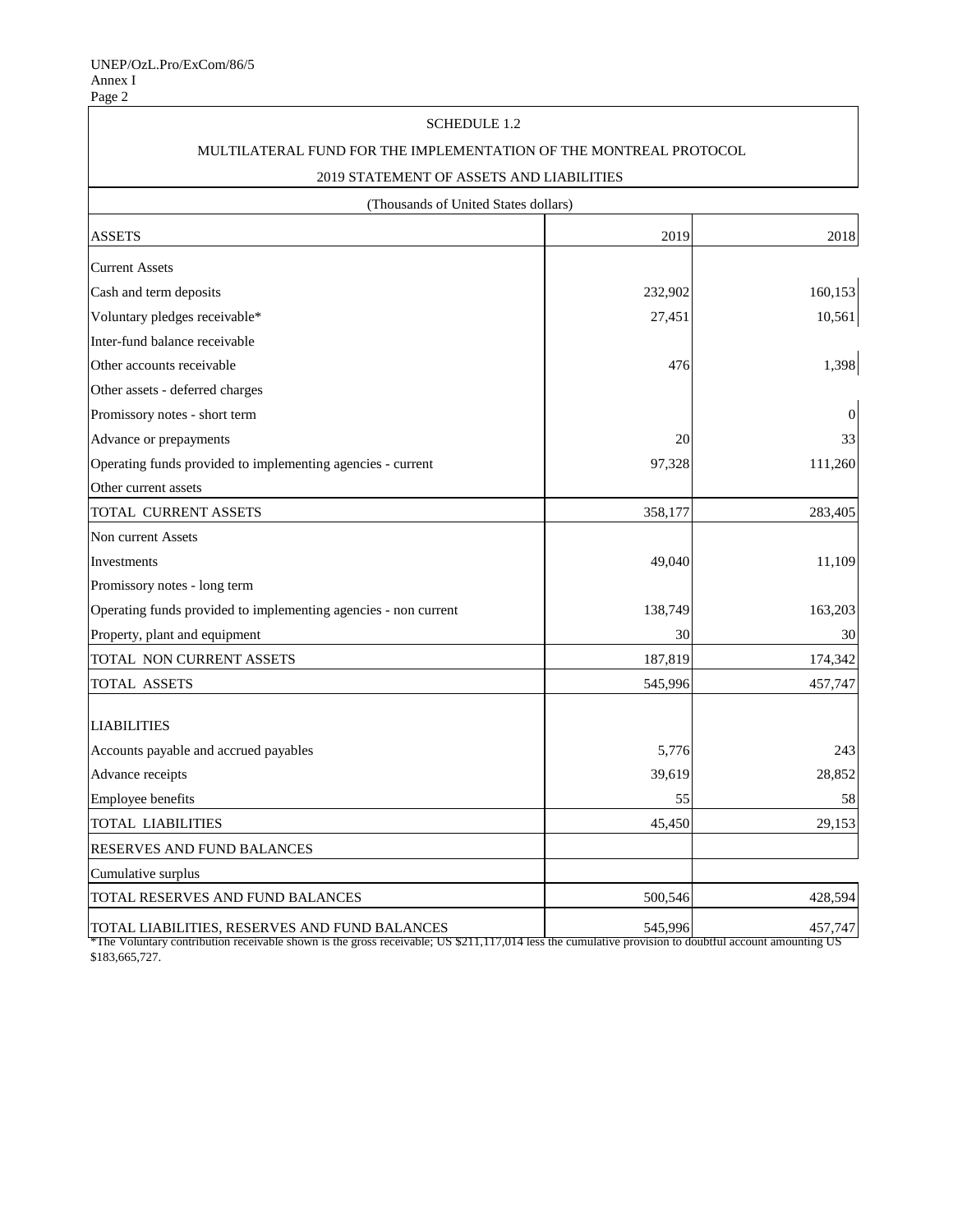UNEP/OzL.Pro/ExCom/86/5 Annex I Page 3

|             |                |                                                         | Approved 2019<br>budget per ExCom<br>decision<br>(A) | Amount rephased from<br>2018 Budget<br>(B) | Actual 2019 expenditures<br>(UMOJA)<br>(C) | Unspent balance 2019<br>$(A)+(B)-(C)$<br>(D) | Amount to rephase to $\vert$ To be returned to the<br>2020 budget not to be<br>returned | Fund<br>$(D) - (E)$ | Comments                                                        |
|-------------|----------------|---------------------------------------------------------|------------------------------------------------------|--------------------------------------------|--------------------------------------------|----------------------------------------------|-----------------------------------------------------------------------------------------|---------------------|-----------------------------------------------------------------|
|             |                | <b>PERSONNEL COMPONENT</b>                              |                                                      |                                            |                                            |                                              | (E)                                                                                     | (F)                 | Staff expenditures are as recorded in UMOJA                     |
| 10          |                |                                                         |                                                      |                                            |                                            |                                              |                                                                                         |                     |                                                                 |
| 1100        | 01             | Project Personnel (Title & Grade)<br>Chief Officer (D2) | 291,714                                              |                                            | 252,377                                    | 39,338                                       |                                                                                         | 39,338              |                                                                 |
|             | 02             |                                                         | 287,886                                              |                                            | 128,745                                    |                                              |                                                                                         | 159,141             |                                                                 |
|             |                | Deputy Chief Officer (D1)                               |                                                      |                                            |                                            | 159,141                                      |                                                                                         |                     |                                                                 |
|             | 03             | Programme Management Officer (P4)                       | 203,530                                              |                                            | 171,504                                    | 32,025                                       |                                                                                         | 32,025              |                                                                 |
|             | 04             | Senior Programme Management Officer (P5)                | 260,152                                              |                                            | 231,309                                    | 28,842                                       |                                                                                         | 28,842              |                                                                 |
|             | 0 <sub>5</sub> | Senior Programme Management Officer (P5)                | 260,152                                              |                                            | 205,541                                    | 54,611                                       |                                                                                         | 54,611              |                                                                 |
|             | 06             | Senior Programme Management Officer (P5)                | 260,152                                              |                                            | 213,085                                    | 47,067                                       |                                                                                         | 47,067              |                                                                 |
|             | 07             | Senior Programme Management Officer (P5)                | 260,152                                              |                                            | 205,094                                    | 55,058                                       |                                                                                         | 55,058              |                                                                 |
|             | 08             | Information Management Officer (P4)                     | 234,486                                              |                                            | 187,264                                    | 47,222                                       |                                                                                         | 47,222              |                                                                 |
|             | 09             | Senior Fund Management and Administrative Officer (P5)  | 233,411                                              |                                            | 164,457                                    | 68,954                                       |                                                                                         |                     | 68,954 Difference between P4 and P5 charged to the Treasury fee |
|             | 10             | Senior Monitoring and Evaluation Officer (P5)           | 260,152                                              |                                            | 217,229                                    | 42,923                                       |                                                                                         | 42,923              |                                                                 |
|             |                | Programme Management Officer (P2/P3)                    | 202,721                                              |                                            | 122,303                                    | 80,418                                       |                                                                                         | 80,418              |                                                                 |
|             | 12             | Chief of Unit, Information Systems (P4)                 | 172,614                                              |                                            | 107,408                                    | 65,206                                       |                                                                                         | 65,206              |                                                                 |
|             |                | Programme Management Officer (P4)                       | 159,884                                              |                                            | 42,075                                     | 117,809                                      |                                                                                         | 117,809             |                                                                 |
|             |                | Associate Administrative Officer (P2)                   | 139,113                                              |                                            | 119,462                                    | 19,651                                       |                                                                                         | 19,651              |                                                                 |
|             | 16             | Associate Database Officer (P2)                         | 139,113                                              |                                            | 118,589                                    | 20,524                                       |                                                                                         | 20,524              |                                                                 |
| <b>1199</b> |                | Sub-Total                                               | 3,365,232                                            |                                            | 2,486,444                                  | 878,789                                      |                                                                                         | 878,789             |                                                                 |
| 1200        | Consultants    |                                                         |                                                      |                                            |                                            |                                              |                                                                                         |                     |                                                                 |
|             |                | Projects and technical reviews etc.                     | 75,000                                               |                                            | 48,779                                     | 26,221                                       |                                                                                         | 26,221              |                                                                 |
|             | 02             | Technical audit of FIASA                                | 50,000                                               |                                            | 50,000                                     |                                              |                                                                                         |                     |                                                                 |
| 1299        |                | <b>Sub-Total</b>                                        | 125,000                                              | $\sim$                                     | 98,779                                     | 26,221                                       | $\sim$                                                                                  | 26,221              |                                                                 |
| 1300        |                | <b>Administrative Support Personnel</b>                 |                                                      |                                            |                                            |                                              |                                                                                         |                     |                                                                 |
|             | 02             | Meeting Services Assistant (G7)                         | 109,657                                              |                                            | 78,614                                     | 31,043                                       |                                                                                         | 31,043              |                                                                 |
|             | 03             | Programme Management Assistant (G6)                     | 103,759                                              |                                            | 42,985                                     | 60,774                                       |                                                                                         | 60,774              |                                                                 |
|             | 04             | Programme Management Assistant (G6)                     | 86,994                                               |                                            | 45,345                                     | 41,648                                       |                                                                                         | 41,648              |                                                                 |
|             |                | Programme Management Assistant (G5)                     | 81,227                                               |                                            | 56,447                                     | 24,780                                       |                                                                                         | 24,780              |                                                                 |
|             |                | Information Systems Assistant (G6)                      | 103,760                                              |                                            | 60,876                                     | 42,884                                       |                                                                                         | 42,884              |                                                                 |
|             | 07             | Programme Management Assistant (G5)                     | 85,849                                               |                                            | 48,518                                     | 37,331                                       |                                                                                         | 37,331              |                                                                 |
|             | 08             | Administrative Assistant (G6)                           | 92,094                                               |                                            | 25,890                                     | 66,204                                       |                                                                                         |                     | 66,204 Post partially filled in 2019 temp assistance            |
|             | 09             | Team Assistant (G4)                                     | 70,167                                               |                                            | 60,164                                     | 10,003                                       |                                                                                         | 10,003              |                                                                 |
|             |                | Programme Management Assistant (G5)                     | 81,227                                               |                                            | 66,688                                     | 14,540                                       |                                                                                         | 14,540              |                                                                 |
|             | 12             | Finance and Budget Assistant (G6)                       |                                                      |                                            |                                            |                                              |                                                                                         |                     | $0$ Post charged to the PSC                                     |
|             |                | Programme Management Assistant (G5)                     | 81,227                                               |                                            | 43,332                                     | 37,896                                       |                                                                                         |                     | 37,896 Post partially filled in 2019 temp assistance            |
|             |                | Programme Management Assistant (G5)                     | 78,861                                               |                                            | 22,011                                     | 56,850                                       |                                                                                         |                     | 56,850 Post partially filled in 2019 temp assistance            |
|             | 15             | Senior Human Resources Assistant (G7)                   |                                                      |                                            |                                            |                                              |                                                                                         |                     | $0$ Post charged to the PSC                                     |
|             |                | <b>Sub-Total</b>                                        | 974,824                                              |                                            | 550,869                                    | 423,955                                      |                                                                                         |                     | 423,955 Overall savings due to US\$/Can\$ exchange rate         |
| 1330        |                | <b>Conference Servicing Cost</b>                        |                                                      |                                            |                                            |                                              |                                                                                         |                     |                                                                 |
| 1333        |                | Meeting Services: ExCom                                 | 355,800                                              | 79,849                                     | 446,588                                    | $-10,939$                                    |                                                                                         | $-10,939$           |                                                                 |
| 1334        |                | Meeting Services: ExCom                                 | 355,800                                              |                                            | 343,838                                    | 11,962                                       |                                                                                         | 11,962              |                                                                 |
| 1335        |                | <b>Temporary Assistance</b>                             | 18,800                                               |                                            | 20,298                                     | $-1,498$                                     |                                                                                         | $-1,498$            |                                                                 |
|             |                |                                                         |                                                      |                                            |                                            |                                              |                                                                                         |                     |                                                                 |
|             |                | <b>Sub-Total</b>                                        | 730,400                                              | 79,849                                     | 810,724                                    | (475)                                        | $\sim$                                                                                  | $-475$              |                                                                 |
| <b>1399</b> |                | <b>TOTAL ADMINISTRATIVE SUPPORT</b>                     | 1,705,224                                            | 79,849                                     | 1,361,593                                  | 423,480                                      | $\sim$ $-$                                                                              | 423,480             |                                                                 |

Note: Personnel costs under BLs 1100 and 1300 will be reduced by US \$247,880 based on 2019 actual cost differentials between staff cost in Montreal and staff cost in Nairobi covered by the Government of Canada.

# **SCHEDULE 1.3**

# **A. 2019 MLF EXPENSES (US \$)**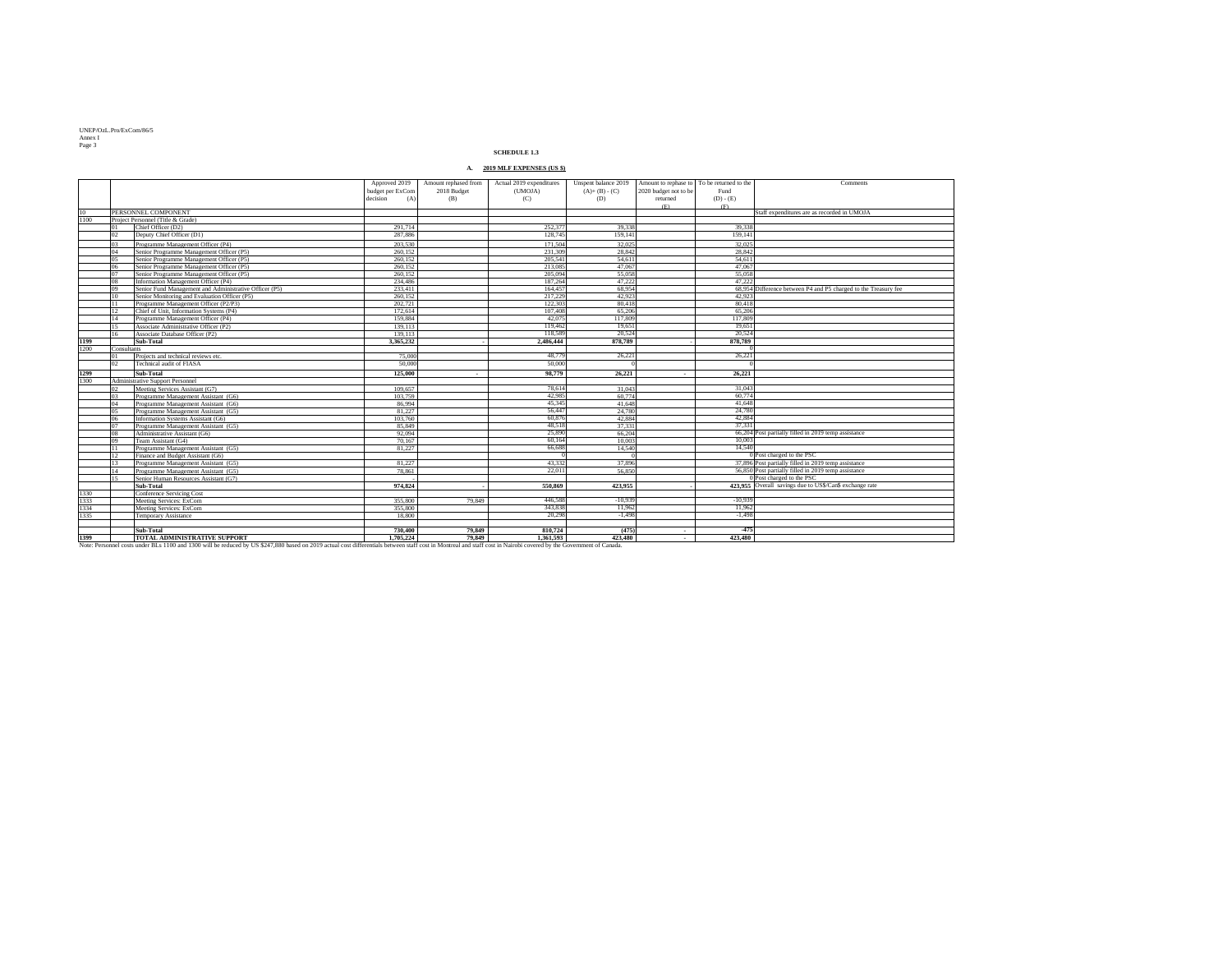UNEP/OzL.Pro/ExCom/86/5 Annex I

|                    |                                                                                      |                  |                      |                          |                      |                       |                                            | Page 4                                                                        |
|--------------------|--------------------------------------------------------------------------------------|------------------|----------------------|--------------------------|----------------------|-----------------------|--------------------------------------------|-------------------------------------------------------------------------------|
|                    |                                                                                      | Approved 2019    | Rephased amount from | Actual 2019 expenditures | Unspent balance 2019 |                       | Amount to rephase to To be returned to the |                                                                               |
|                    |                                                                                      | budget per ExCom | 2018 Budget          | (UMOJA)                  | $(A)+(B)-(C)$        | 2020 budget not to be | Fund                                       |                                                                               |
|                    |                                                                                      | decision<br>(A)  | (B)                  | (C)                      | (D)                  | returned              | $(D) - (E)$                                |                                                                               |
|                    |                                                                                      |                  |                      |                          |                      | (E)                   | (F)                                        |                                                                               |
| 1600               | Travel on official business                                                          |                  |                      |                          |                      |                       |                                            |                                                                               |
|                    | Mission costs<br>01                                                                  | 208,000          |                      | 123,190                  | 84,810               |                       | 84,810                                     |                                                                               |
|                    | 02<br>Network meetings (4)                                                           | 50,000           |                      | 48,205                   | 1,795                |                       | 1,795                                      |                                                                               |
| 1699               | Sub-Total                                                                            | 258,000          | $\sim$               | 171,394                  | 86,606               | $\sim$                | 86,606                                     |                                                                               |
| 1999               | <b>COMPONENT TOTAL</b>                                                               | 5,453,456        | 79,849               | 4,118,210                | 1,415,095            | $\sim$                | 1,415,095                                  |                                                                               |
| 20                 | CONTRACTUAL COMPONENT                                                                |                  |                      |                          |                      |                       |                                            |                                                                               |
| 2100               | Sub-contracts                                                                        |                  |                      |                          |                      |                       |                                            |                                                                               |
|                    | Treasury services (Decision 59/51(b))                                                | 500,000          |                      | 500,000                  |                      |                       |                                            |                                                                               |
|                    | 02<br>Corporate consultancies                                                        |                  |                      |                          |                      |                       |                                            |                                                                               |
| 2999               | <b>COMPONENT TOTAL</b>                                                               | 500,000          | $\sim$               | 500,000                  | $\sim$ 100 $\sim$    | $\sim$                | $\sim$                                     |                                                                               |
| 30                 | MEETING PARTICIPATION COMPONENT                                                      |                  |                      |                          |                      |                       |                                            |                                                                               |
| 3300               | Travel and DSA for Art 5 delegates to Exutive Committee meetings                     | 15,000           |                      |                          | 15,000               |                       | $15,000$ No travel in 2019                 |                                                                               |
|                    | Travel of Chairperson and Vice-Chairperson<br>01<br>02<br><b>Executive Committee</b> | 150,000          |                      | 167,352                  | $-17,352$            |                       | $-17,352$                                  |                                                                               |
| 3999               | <b>COMPONENT TOTAL</b>                                                               | 165,000          | $\sim$               | 167,352                  | (2,352)              |                       | (2,352)                                    |                                                                               |
| 40                 | <b>EQUIPMENT COMPONENT</b>                                                           |                  |                      |                          |                      | $\sim$                |                                            |                                                                               |
| 4100               | Expendables                                                                          |                  |                      |                          |                      |                       |                                            |                                                                               |
|                    | Office stationery                                                                    | 7,000            |                      | 3,923                    | 3,077                |                       |                                            | 3,077 Savings based on actual needs and rate of exchange of US\$/Can\$        |
|                    | 02<br>Computer expendable (software, accessories, hubs, switches, memory)            | 10,530           | 7,734                | 11,096                   | 7,168                | 7,168                 |                                            | $\frac{1}{0}$ Unspent balance combined with 2019 allocation to meet 2018-2019 |
|                    |                                                                                      |                  |                      |                          |                      |                       |                                            | requirement and unspent balance combined with 2020 allocation to meet 2019-   |
|                    |                                                                                      |                  |                      |                          |                      |                       | 2020 requirement                           |                                                                               |
| 4199               | Sub-Total                                                                            | 17,530           | 7,734                | 15,019                   | 10,245               | 7,168                 | 3,077                                      |                                                                               |
| 4200               | Non-Expendable Equipment                                                             |                  |                      |                          |                      |                       |                                            |                                                                               |
|                    | 01<br>Computers, printers                                                            | 13,000           |                      | 7,632                    | 5,368                | 5,368                 |                                            |                                                                               |
|                    | 02<br>Other expendable equipment (shelves, furnitures)                               | 5,850            |                      | 670                      | 5,180                | 5,180                 |                                            |                                                                               |
| 4299               | Sub-Total                                                                            | 18,850           | $\sim$               | 8,302                    | 10,548               | 10,548                |                                            |                                                                               |
| 4300               | Premises                                                                             |                  |                      |                          |                      |                       |                                            |                                                                               |
|                    | Rental of office premises**<br>01                                                    | 870,282          |                      | 699,194                  | 171,088              |                       |                                            | 171,088 Savings due to exchange rate gain of US\$/Can\$                       |
|                    | Sub-Total                                                                            | 870,282          | $\sim$               | 699,194                  | 171,088              | $\sim$                | 171,088                                    |                                                                               |
| 4999               | <b>COMPONENT TOTAL</b>                                                               | 906,662          | 7,734                | 722,515                  | 191,881              | 17,716                | 174,165                                    |                                                                               |
| 50                 | MISCELLANEOUS COMPONENT                                                              |                  |                      |                          |                      |                       |                                            |                                                                               |
| 5100               | Operation and Maintenance of Equipment                                               |                  |                      |                          |                      |                       |                                            |                                                                               |
|                    | Computers and printers, etc.(toners, colour printer)<br>01                           | 8,100            | 8,100                | 13,110                   | 3,090                |                       |                                            | 3,090 Unspent balance combined with 2019 allocation to meet 2018-2019         |
|                    |                                                                                      |                  |                      |                          |                      |                       | requirement                                |                                                                               |
|                    | Maintenance of office premises<br>02                                                 | 8,000            |                      | 5,507                    | 2,493                |                       | 2,493                                      |                                                                               |
|                    | 03<br>Rental of photocopiers (office)                                                | 10,000           |                      | 5,829                    | 4,171                |                       | 4,171                                      |                                                                               |
|                    | Telecommunication equipment rental<br>04                                             | 8,000            |                      | 6,093                    | 1,907                |                       | 1,907                                      |                                                                               |
|                    | 05<br>Network maintenance                                                            | 10,000           |                      | 3,507                    | 6,493                | 6,493                 |                                            |                                                                               |
| 5199<br>5200       | Sub-Total<br><b>Reproduction Costs</b>                                               | 44,100           | 8,100                | 34,046                   | 18,154               | 6,493                 | 11,661                                     |                                                                               |
|                    | Executive Committee meetings and reports to MOP                                      | 10,710           |                      | 160                      | 10,550               |                       |                                            | 10,550 Savings due to reduced volume of reproduction in 2019                  |
| 5299               | Sub-Total                                                                            | 10,710           | $\sim$               | 160                      | 10,550               | $\sim$                | 10,550                                     |                                                                               |
| 5300               | Sundries                                                                             |                  |                      |                          |                      |                       |                                            |                                                                               |
|                    | Communications<br>01                                                                 | 45,000           |                      | 21,174                   | 23,826               |                       |                                            | 23.826 Savings due to reduced international calls.                            |
|                    | Freight charges<br>02                                                                | 6,000            |                      | 2,763                    | 3,237                |                       |                                            | Savings due to the fact that 2019 meetings took place in Montreal with no     |
|                    |                                                                                      |                  |                      |                          |                      |                       | 3,237 need for dispatch                    |                                                                               |
|                    | 03<br><b>Bank</b> charges                                                            | 2,500            |                      | 1,851                    | 649                  |                       | 649                                        |                                                                               |
|                    | 05<br>Staff training                                                                 | 20,137           |                      | 10,101                   | 10,036               |                       | 10,036                                     |                                                                               |
|                    | <b>GST</b><br>06                                                                     |                  |                      |                          |                      |                       |                                            |                                                                               |
|                    | <b>PST</b><br>07                                                                     |                  |                      |                          |                      |                       |                                            |                                                                               |
|                    | 08<br>Prior Year reversal                                                            |                  |                      |                          |                      |                       |                                            |                                                                               |
| 5399               | Sub-Total                                                                            | 73,637           | $\sim$               | 35,889                   | 37,748               | $\sim$                | 37,748                                     |                                                                               |
| 5400               | Hospitality and Entertainment                                                        |                  |                      |                          |                      |                       |                                            |                                                                               |
|                    | Hospitality costs<br>01                                                              | 16,800           | 1,823                | 16,971                   | 1,652                |                       |                                            | 1,652 Hospitality costs for $83^{rd}$ meeting settled in 2019                 |
| 5499               | Sub-Total                                                                            | 16,800           | 1,823                | 16,971                   | 1,652                | $\sim$                | 1,652                                      |                                                                               |
| 5999               | <b>COMPONENT TOTAL</b>                                                               | 145,247          | 9,923                | 87,066                   | 68,104               | 6,493                 | 61,611                                     |                                                                               |
| <b>GRAND TOTAL</b> |                                                                                      | 7,170,365        | 97,506               | 5,595,141                | 1,672,730            | 24,209                | 1,648,521                                  |                                                                               |
|                    | Programme support costs (9%)                                                         | 390,605          |                      | 304,053                  | 86,552               |                       |                                            | 86,552 Proportional to actual staff costs based on 9% PSC                     |
|                    | <b>COST TO MULTILATERAL FUND</b>                                                     | 7,560,970        | 97,506               | 5,899,194                | 1,759,282            | 24,209                | 1,735,073                                  |                                                                               |
|                    | <b>Previous budget schedule</b>                                                      | 7,560,970        |                      |                          |                      |                       |                                            | Approved 2019 budget                                                          |
|                    | Increase/decrease                                                                    |                  |                      |                          |                      |                       |                                            |                                                                               |

\*\*Rental of premises will be offset by US \$647,042 (based on 2019) being covered by cost differential with Government of Canada, leaving US \$52,152 to be charged to the MLF.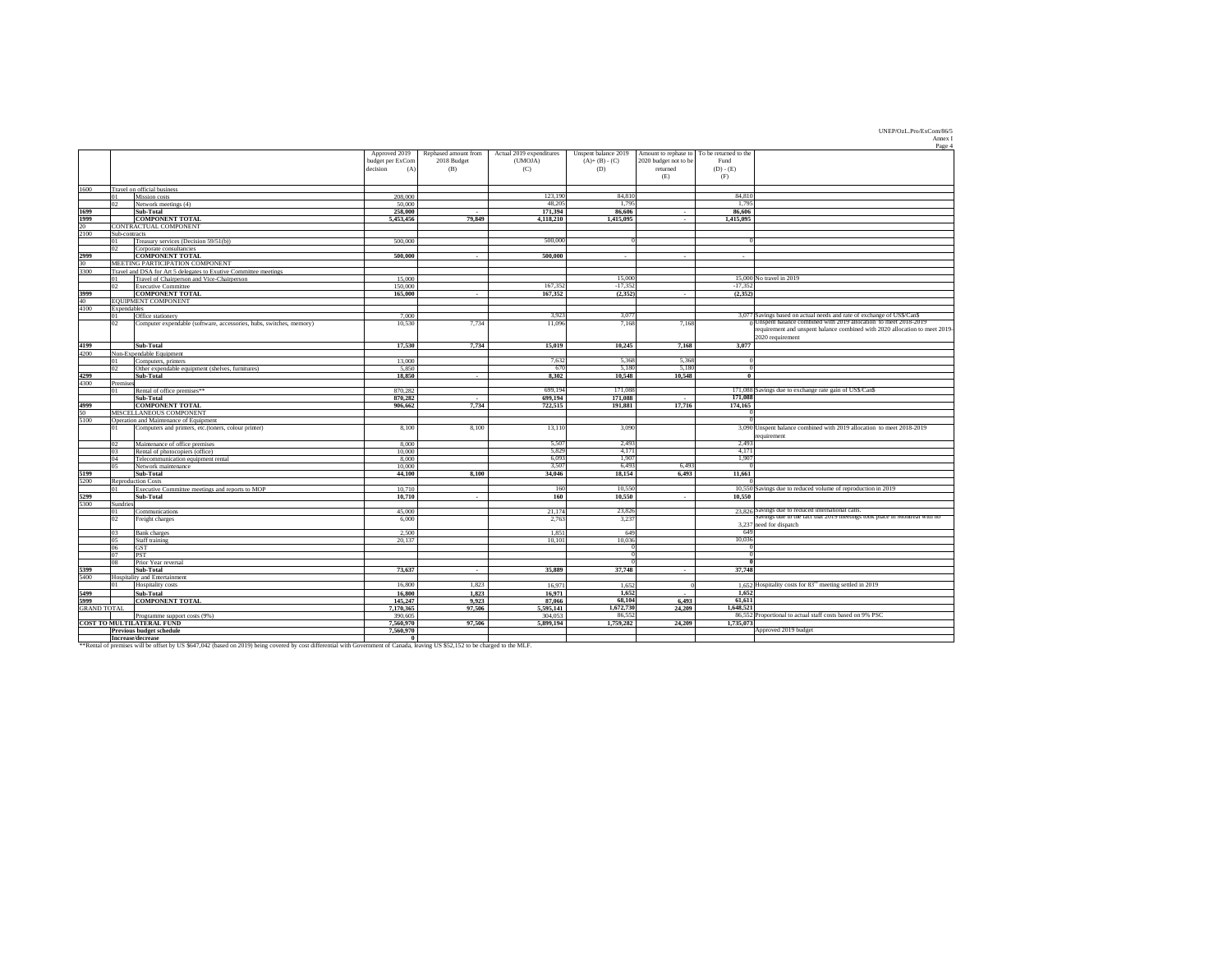UNEP/OzL.Pro/ExCom/86/5 Annex I Page 5

|                      | MF/2100-98-61: Monitoring and Evaluation:                                                      | Approved 2019<br>budget per ExCom<br>decision<br>(A) | Rephase amount from<br>2018 Budget<br>(B) | Actual 2019 expenditures<br>(UMOJA)<br>(C) | Unspent balance 2019<br>$(A)+(B)-(C)$<br>(D) | $\vert$ 2020 budget not to be $\vert$<br>returned<br>(E) | Amount to rephase to To be returned to the<br>Fund<br>$(D) - (E)$<br>(F) | Comments |
|----------------------|------------------------------------------------------------------------------------------------|------------------------------------------------------|-------------------------------------------|--------------------------------------------|----------------------------------------------|----------------------------------------------------------|--------------------------------------------------------------------------|----------|
| 1201                 | Second phase of the evaluation pilot demonstration projects on ODS disposal and<br>destruction | 68,250                                               |                                           | 57,276                                     | 10,974                                       |                                                          | 10,974                                                                   |          |
| 1202                 | Desk study for the evaluation of the sustainability of the Montreal Protocol achievements      | 15,000                                               |                                           | 15,000                                     |                                              |                                                          |                                                                          |          |
| 1203                 | Desk study for the evaluation of the energy efficiency in the servicing sector                 | 15,000                                               |                                           |                                            | 15,000                                       |                                                          | 15,000                                                                   |          |
| 1601                 | Travel on official business                                                                    | 33,800                                               |                                           | 16,585                                     | 17,215                                       |                                                          | 17,215                                                                   |          |
| 1602                 | Network meeting                                                                                |                                                      |                                           |                                            |                                              |                                                          |                                                                          |          |
| 5105                 | Miscellaneous                                                                                  | 4,000                                                |                                           |                                            | 4,000                                        |                                                          | 4,000                                                                    |          |
| <b>PROJECT TOTAL</b> |                                                                                                | 136,050                                              |                                           | 88,861                                     | 47,189                                       |                                                          | 47,189                                                                   |          |
| <b>GRAND TOTAL</b>   |                                                                                                | 7,697,020                                            | 97,506                                    | \$5,988,055                                | 1,806,471                                    | 24,209                                                   | 1,782,262                                                                |          |

# **MONITORING AND EVALUATION BUDGET**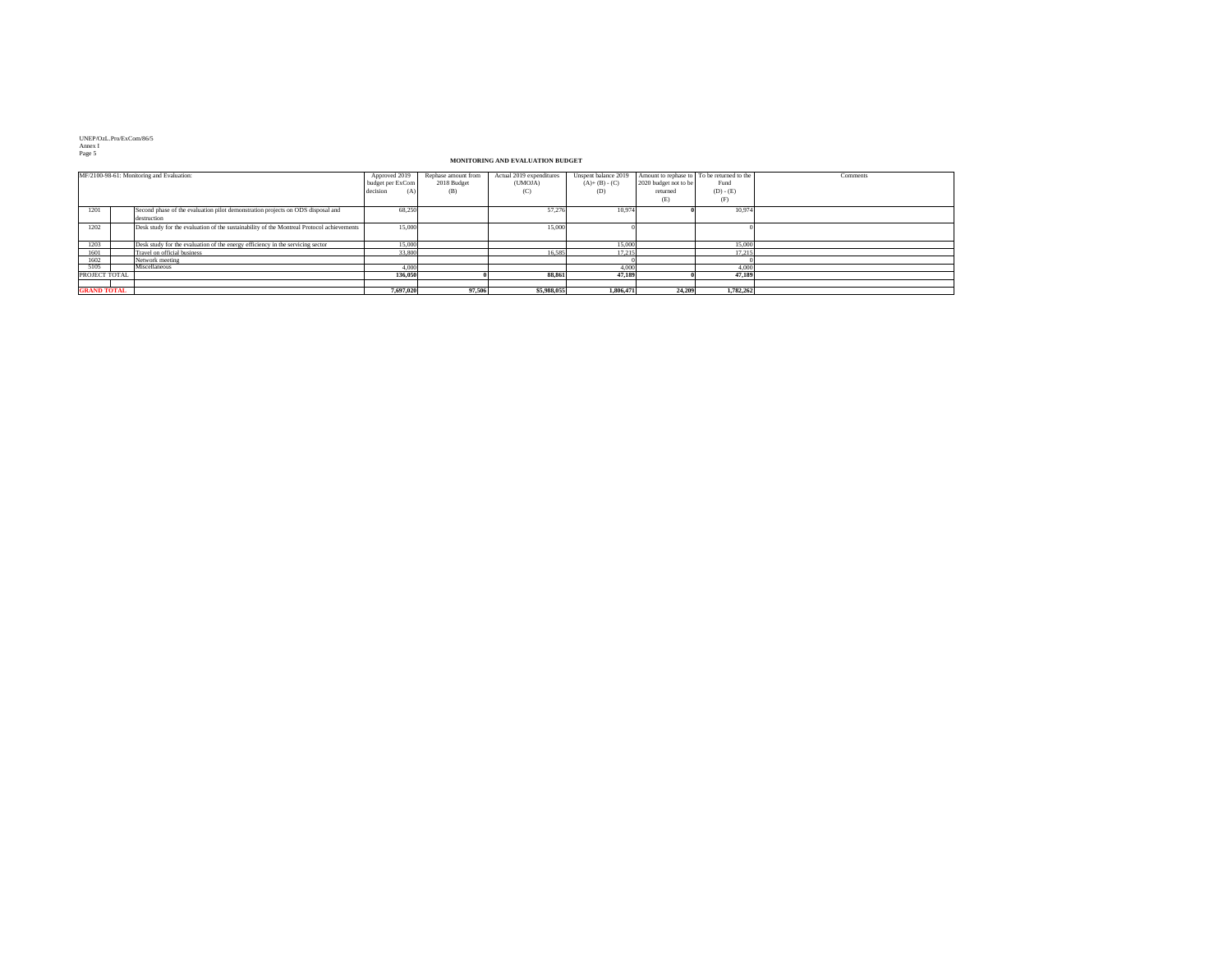Annex I Page 6 UNEP/OzL.Pro/ExCom/86/5

| <b>SCHEDULE 1.4</b><br>MULTILATERAL FUND FOR THE IMPLEMENTATION OF THE MONTREAL PROTOCOL<br>UNDP Managed Activities 1991 - 2019 |               |              |                |  |  |  |  |  |
|---------------------------------------------------------------------------------------------------------------------------------|---------------|--------------|----------------|--|--|--|--|--|
| <b>INCOME</b>                                                                                                                   | 2019          | 2018         | 1991-2019      |  |  |  |  |  |
| Cash transferred from the Multilateral Fund                                                                                     | 11,008,453    | 44,985,413   | 860,027,358    |  |  |  |  |  |
| Promissory notes encashment                                                                                                     |               |              | 31,150,012     |  |  |  |  |  |
| Interest and miscellaneous income earned and retained                                                                           | 1,802,751     | 1,327,039    | 61,244,791     |  |  |  |  |  |
| <b>TOTAL INCOME</b>                                                                                                             | 12,811,204    | 46,312,452   | 952,422,161    |  |  |  |  |  |
| <b>TOTAL EXPENDITURE</b>                                                                                                        | 30,329,741    | 47,869,464   | 880,148,749    |  |  |  |  |  |
| <b>EXCESS OF INCOME OVER EXPENDITURE</b>                                                                                        | $-17,518,537$ | $-1,557,012$ | 72,273,412     |  |  |  |  |  |
| NET EXCESS OF INCOME OVER EXPENDITURE                                                                                           | $-17,518,537$ | $-1,557,012$ | 72,273,412     |  |  |  |  |  |
| Fund balance, beginning of period                                                                                               | 89,791,949    | 91,348,961   | $\overline{0}$ |  |  |  |  |  |
| Adjustment on prior period income and expenditure                                                                               | $\Omega$      | 0            | $\overline{0}$ |  |  |  |  |  |
| Add excess of income over expenditure                                                                                           | $-17,518,537$ | $-1,557,012$ | 72,273,412     |  |  |  |  |  |
| Fund balance, end of period                                                                                                     | 72,273,412    | 89,791,949   | 72,273,412     |  |  |  |  |  |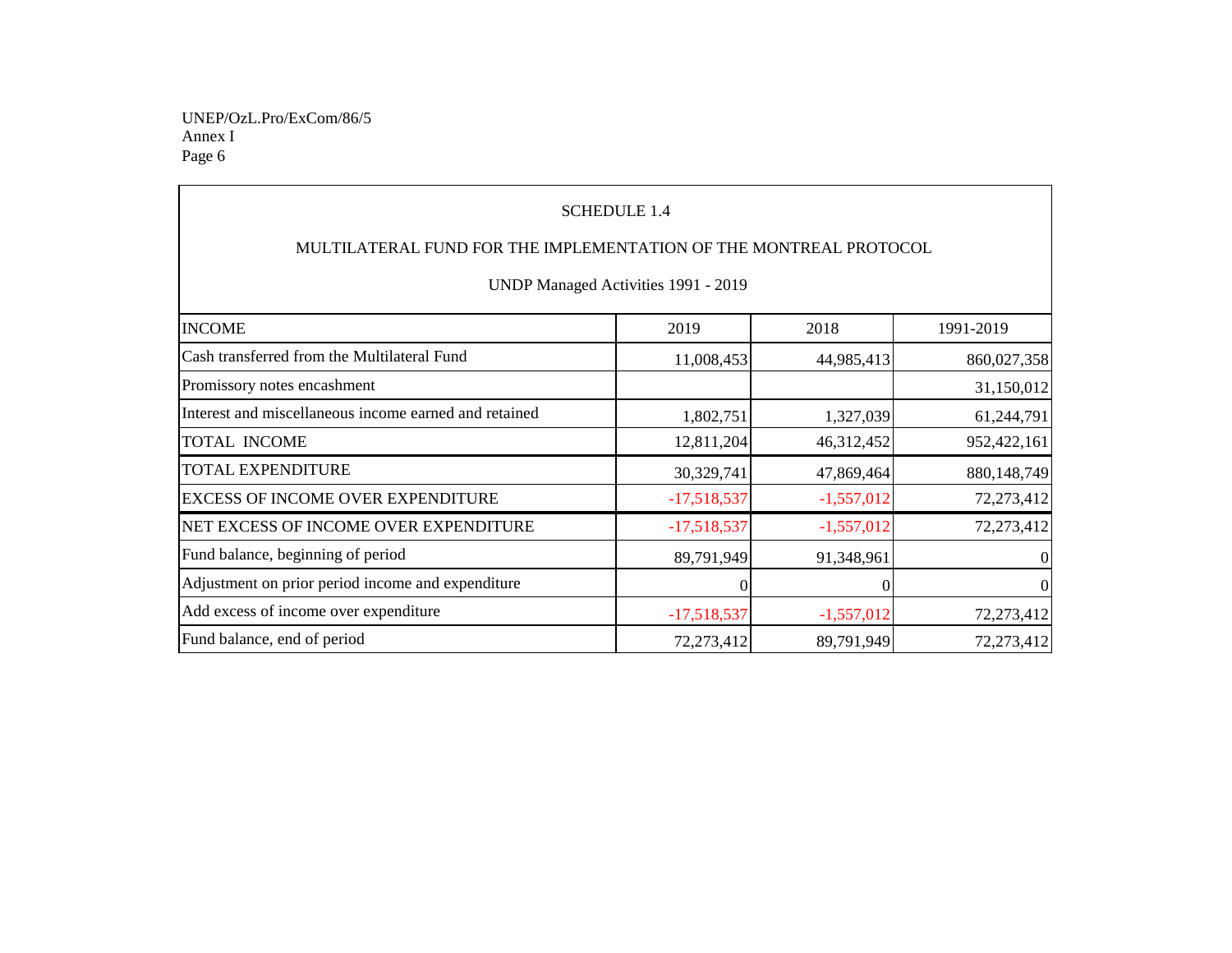### Annex 1 UNEP/OzL.Pro/ExCom/86/5 Page 7

| <b>SCHEDULE 1.5</b>                                               |                |            |                |  |  |  |  |  |
|-------------------------------------------------------------------|----------------|------------|----------------|--|--|--|--|--|
| MULTILATERAL FUND FOR THE IMPLEMENTATION OF THE MONTREAL PROTOCOL |                |            |                |  |  |  |  |  |
| UNEP Managed Activities 1991 - 2019                               |                |            |                |  |  |  |  |  |
| <b>INCOME</b>                                                     | 2019           | 2018       | 1991-2019      |  |  |  |  |  |
| Cash transferred from the Multilateral Fund                       | 11,559,182     | 27,480,768 | 351,711,239    |  |  |  |  |  |
| Interest earned                                                   | 450,092        | 616,416    | 11,266,091     |  |  |  |  |  |
| Other income                                                      | 41             | 28,906     | 466,667        |  |  |  |  |  |
| <b>TOTAL INCOME</b>                                               | 12,009,315     | 28,126,090 | 363,443,997    |  |  |  |  |  |
| <b>TOTAL EXPENDITURE</b>                                          | 21,528,612     | 19,626,321 | 314,407,373    |  |  |  |  |  |
| <b>EXCESS OF INCOME OVER EXPENDITURE</b>                          | $-9,519,297$   | 8,499,769  | 49,036,624     |  |  |  |  |  |
| Prior period adjustments                                          |                | 0          | $\overline{0}$ |  |  |  |  |  |
| NET EXCESS OF INCOME OVER EXPENDITURE                             | $-9,519,297$   | 8,499,769  | 49,036,624     |  |  |  |  |  |
| Fund balance, beginning of period                                 | 58, 555, 921   | 49,595,246 | $\overline{0}$ |  |  |  |  |  |
| Add excess of income over expenditure                             | $-9,519,297$   | 8,499,769  | 49,036,624     |  |  |  |  |  |
| Adjustment on prior period income and expenditure                 | $\overline{0}$ | 460,906    | $\overline{0}$ |  |  |  |  |  |
| Fund balance, end of period                                       | 49,036,624     | 58,555,921 | 49,036,624     |  |  |  |  |  |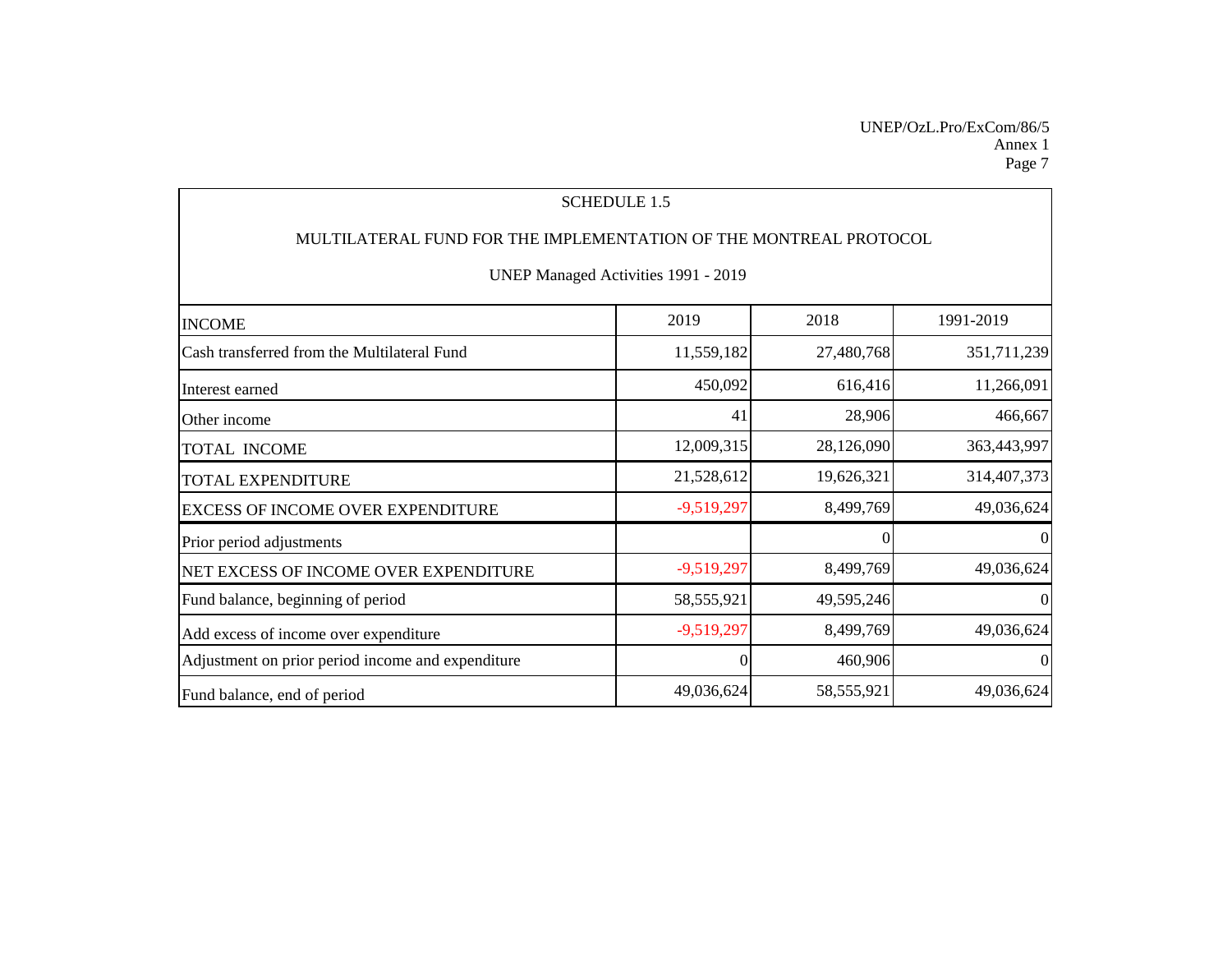Annex 1 Page 8 UNEP/OzL.Pro/ExCom/86/5

| <b>SCHEDULE 1.6</b>                                               |              |              |                |  |  |  |  |  |
|-------------------------------------------------------------------|--------------|--------------|----------------|--|--|--|--|--|
| MULTILATERAL FUND FOR THE IMPLEMENTATION OF THE MONTREAL PROTOCOL |              |              |                |  |  |  |  |  |
| UNIDO Managed Activities 1991 - 2019                              |              |              |                |  |  |  |  |  |
| <b>INCOME</b>                                                     | 2019         | 2018         | 1991-2019      |  |  |  |  |  |
| Cash transferred from the Multilateral Fund                       | 19,939,057   | 34, 352, 959 | 916,549,693    |  |  |  |  |  |
| Interest and miscellaneous income earned and retained             | 1,760,881    | 1,226,000    | 39,342,619     |  |  |  |  |  |
| <b>TOTAL INCOME*</b>                                              | 21,699,938   | 35,578,959   | 955,892,312    |  |  |  |  |  |
| <b>TOTAL EXPENDITURE</b>                                          | 27,113,692   | 23,184,112   | 837,599,049    |  |  |  |  |  |
| <b>EXCESS OF INCOME OVER EXPENDITURE</b>                          | $-5,413,754$ | 12,394,847   | 118,293,263    |  |  |  |  |  |
| NET EXCESS OF INCOME OVER EXPENDITURE                             | $-5,413,754$ | 12,394,847   | 118,293,263    |  |  |  |  |  |
| Fund balance, beginning of period                                 | 123,707,017  | 111,312,170  | $\overline{0}$ |  |  |  |  |  |
| Adjustment on prior year expenditure                              |              |              | $\overline{0}$ |  |  |  |  |  |
| Add excess of income over expenditure                             | $-5,413,754$ | 12,394,847   | 118,293,263    |  |  |  |  |  |
| Fund balance, end of period                                       | 118,293,263  | 123,707,017  | 118,293,263    |  |  |  |  |  |